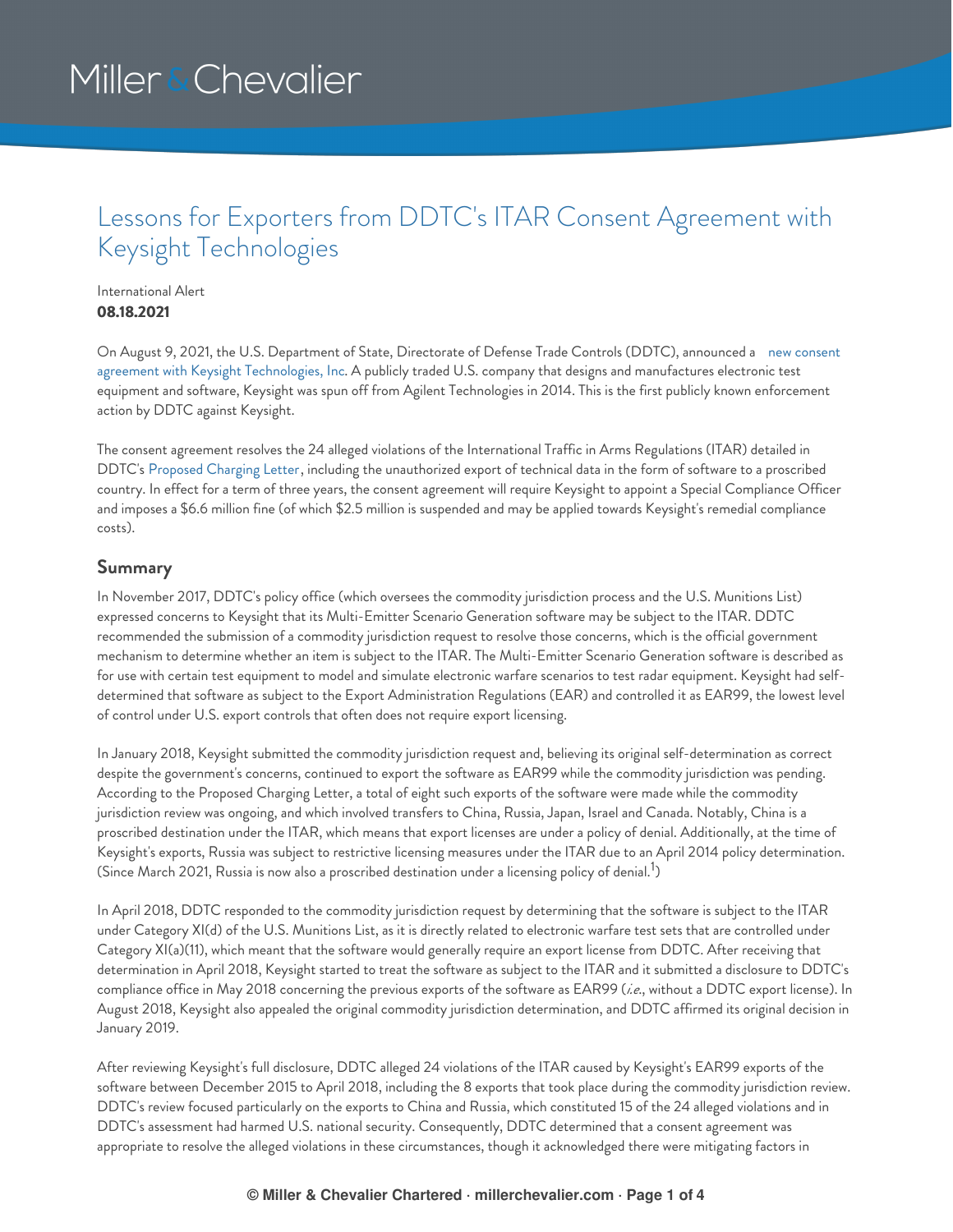determining the charges, such as Keysight's cooperation, its implementation of remedial measures, and its agreement to toll the statute of limitations.

In entering into a consent agreement with DDTC, Keysight is neither admitting to nor denying the allegations. The consent agreement is in effect for a term of three years and requires the appointment of a Special Compliance Officer. The consent agreement will further require that Keysight strengthen its export compliance program (through policies, procedures, and training), perform a classification review to verify the export control jurisdiction of all its products (including its software and technical data), and to perform at least one audit. Finally, the consent agreement imposes a \$6.6 million fine, of which up to \$2.5 million will be forgiven if Keysight spends that amount towards remedial measures.

### **Notable Observations**

#### **Enforcement & Penalty Trends**

- This is yet another recent consent agreement where DDTC highlights the critical importance of companies ensuring the correctness of their jurisdiction and classification assessments—particularly with respect to the ITAR's application to intangibles, such as software and technical data. In this case, the importance of reaching the correct jurisdiction and classification decision is displayed by a single incorrect determination cascading into 24 alleged violations.
- Similarly, this is the fourth consent agreement in three years to impose the requirement for the company to review and verify the jurisdiction and classification status of all hardware and software pertaining to its ITAR-regulated business activities, including any directly related defense services and technical data. That is one of the most rigorous and time-consuming consent agreement requirements to satisfy, and it can lead to the discovery of further misclassifications (and possible accompanying violations). While it may be negotiated, DDTC is also getting more aggressive with that requirement, as earlier consent agreements permitted companies more time to complete the review, while Keysight must complete it within 12 months.
- Keysight received credit for cooperating with DDTC's investigation, which was applied as a mitigating factor in assessing the charges, even if the disclosure that it filed was not credited as a voluntary disclosure. The treatment of Keysight's cooperation as a mitigating factor continues a long trend by DDTC of still offering other avenues for mitigation even where a voluntary disclosure is not filed or will not be credited.
- DDTC continues to afford exceptional benefits to companies who cooperate with the government's investigation. As the ITAR can impose a maximum civil penalty of \$1,197,728 per violation, the 24 alleged violations could have resulted in a maximum fine of \$28,745,472. The \$6.6 million fine thus represents a reduction of 77 percent of that maximum amount, and it represents a nearly 86 percent reduction if the \$2.5 million suspended amount is forgiven.

#### **Regulatory and Policy Notes**

- The consent agreement does not signal that DDTC has changed its current position that an item subject to a commodity jurisdiction request *should* be — as opposed to *must* be — treated as ITAR-controlled while that review is taking place. <sup>2</sup> However, the Proposed Charging Letter is clear that DDTC may consider such unlicensed ITAR exports during the pendency of that review as an aggravating factor if the item is ultimately determined as subject to the ITAR. In this case, Keysight's continued exports of the software as EAR99 during the commodity jurisdiction review process were considered an aggravating factor. DDTC further considered it an aggravating factor that the potential ITAR violations were uncovered because the government raised concerns about Keysight's classification.
- The consent agreement did not treat the software's availability on Keysight's website as a distinct violation. Notably, DDTC has taken the position that merely making technical data (which includes software) publicly available without a license is itself sufficient to violate the ITAR. $^3$  That is also the position that DDTC took in federal court before the U.S. Court of Appeals for the Fifth Circuit concerning the Defense Distributed litigation. $^4$  Although the Proposed Charging Letter noted that Keysight made a trial version of its software available on its website for download, which is still indicated as an ITAR-controlled version of the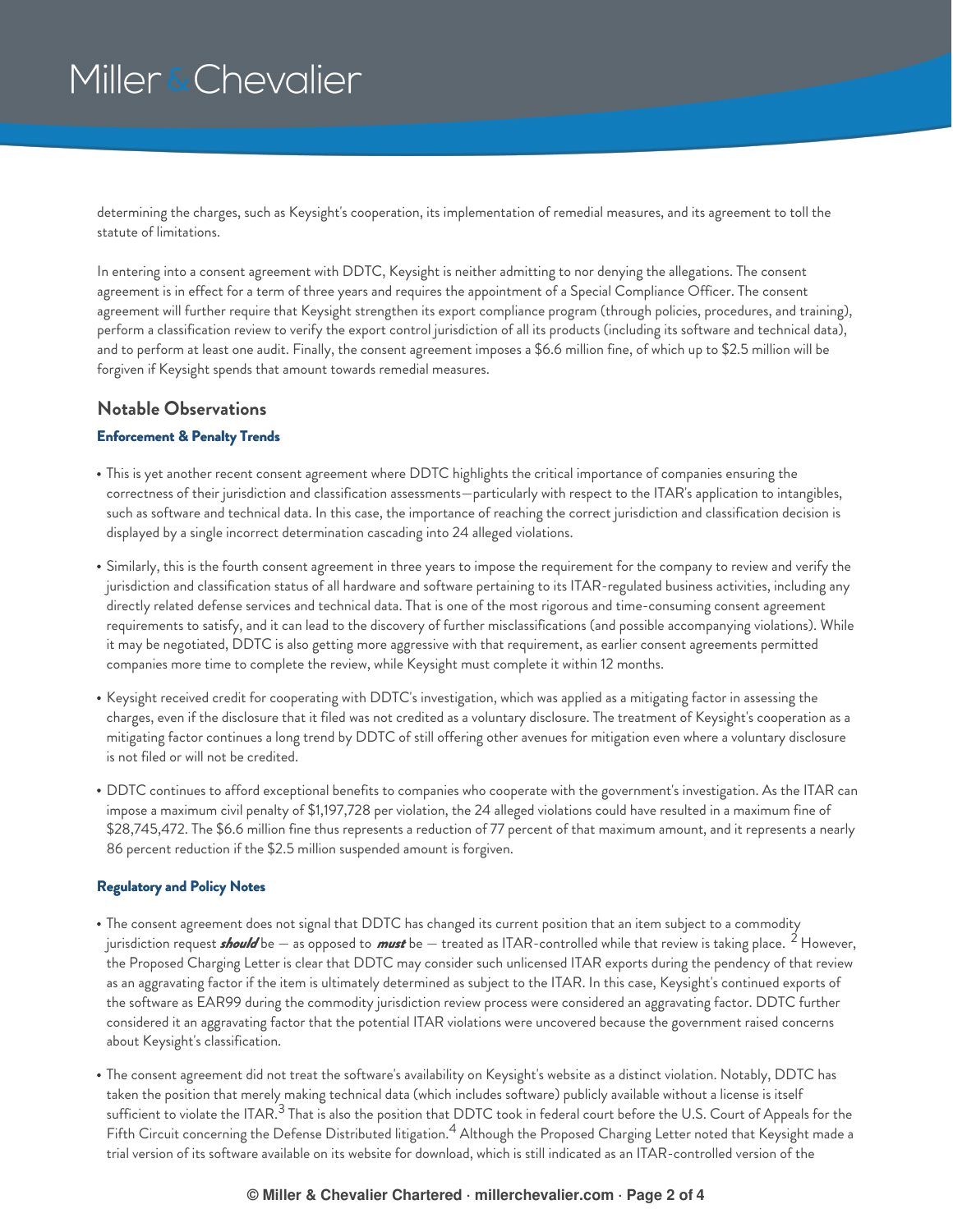software, DDTC did not allege any distinct violation of the ITAR for doing so.

#### **Practical Considerations**

This latest consent agreement displays the numerous difficult issues that arise when there is a jurisdiction and classification dispute regarding an item that has already been developed and has a significant history of international sales. In this situation, Keysight continued to export the software under its original self-determination of EAR99, even though the government questioned that decision. Should a company in such a situation treat the item as ITAR-controlled out of an abundance of caution? Should the company find a middle ground by limiting sales to only certain countries? How does the company handle its relationship with the government during this process, especially if it will continue to treat the items as not ITAR? These are important considerations, and they need to be carefully examined based on the facts and circumstances.

### **Key Takeaways**

**Jurisdiction and Classification**: The Keysight consent agreement highlights how it is crucial for companies to ensure the appropriate export jurisdiction and classification of their items, which may involve continuous review to account for development and production revisions, as well as to account for regulatory changes. Such assessments should be well-documented to both inform the decision-making process and to survive possible government scrutiny. To perform those reviews, expertise is required, whether through internal or external resources. Occasionally, a determination depends on resolving a purely legal question, such as the meaning of a term or phrase.

**Software and Technical Data**: These items remain the more difficult areas to perform jurisdiction and classification analysis. Most software and technical data that is ITAR-controlled fall under catch-all controls, which control any technical data (including software) that is "directly related" to a defense article.<sup>5</sup> As such, it is often necessary for companies to understand how "directly related" applies — a term that the ITAR does not define but does have a meaning. Moreover, DDTC's recent consent agreements have focused particularly on software and technical data, thus demonstrating its aggressive enforcement in this complex area.

**Commodity Jurisdiction Requests**: As the Keysight consent agreement demonstrates, the commodity jurisdiction procedure can take on even greater importance when it is the government, rather than a private party, that expresses doubt as to the item's export control jurisdiction. Such situations must be taken extremely seriously, and the request needs to be carefully researched, written, and argued to increase the chances of receiving a ruling that the item is not subject to the ITAR. In Keysight's case, a determination that the software is not ITAR-controlled would have also then mooted the issue of whether there were previous ITAR violations involving that item.

**Agency Appeals**: This consent agreement also shows the importance of using the agency appeals process, as Keysight appealed the original commodity jurisdiction determination. When a company receives an unfavorable or adverse response from DDTC, such as through a commodity jurisdiction determination, it must be carefully assessed whether to appeal or to seek reconsideration. An appeal or reconsideration that reaffirms DDTC's previous position can be detrimental in some situations. Seeking reversal of the government's prior determination is often a last resort situation, and it needs to be approached differently from the original submission.

**Disclosures and Cooperation**: The Proposed Charging Letter indicated that Keysight waited for the results of the commodity jurisdiction determination before it filed a disclosure regarding any potential violations. It is noticeably unclear whether Keysight filed a voluntary disclosure or whether it was directed by DDTC to file a disclosure. Nevertheless, while the decision to submit a disclosure (including when to submit it) is fact and circumstance specific, this consent agreement once again demonstrates that DDTC continues to afford great credit as a mitigating factor to companies that cooperate with the government's investigation.

\* \* \*